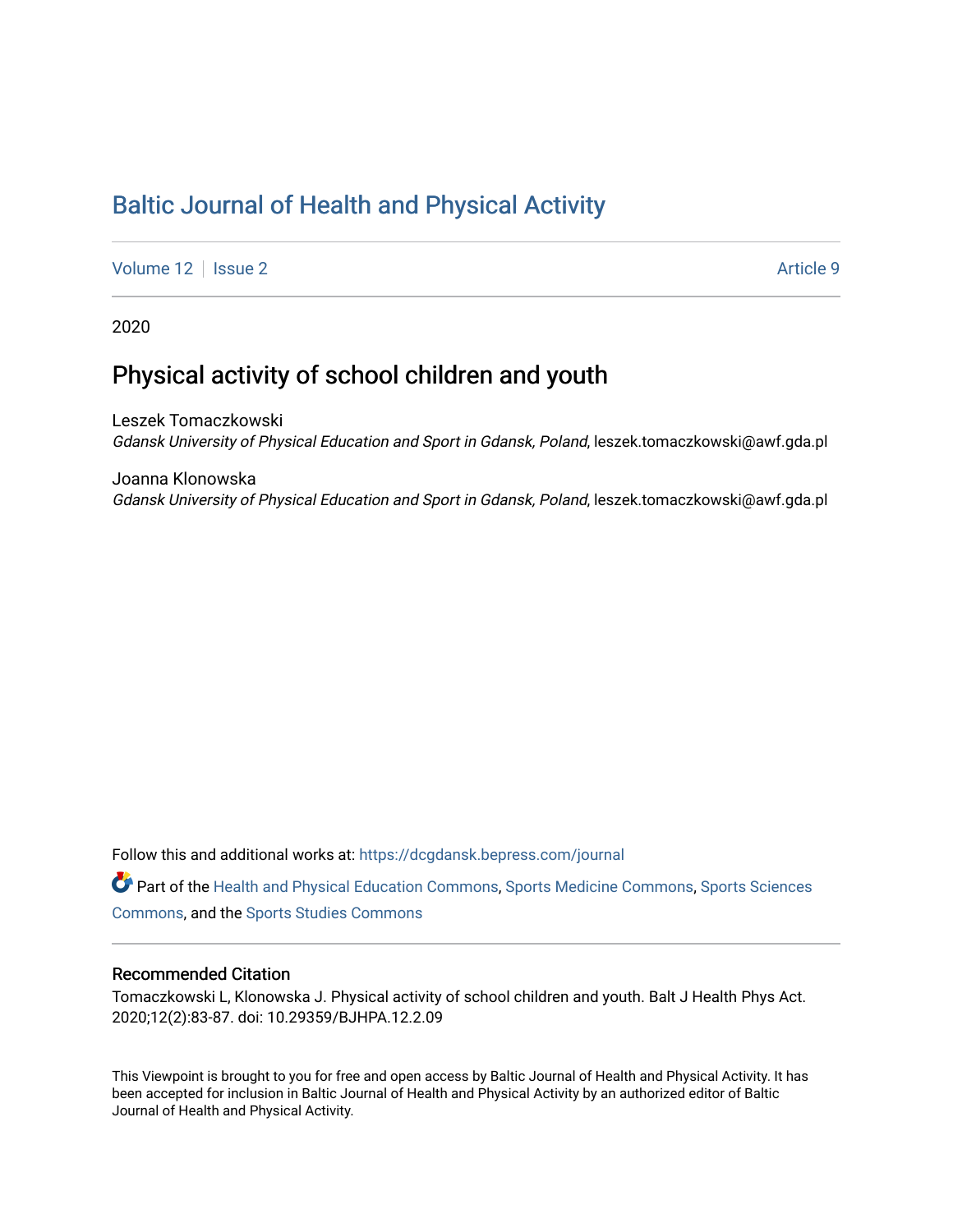# **Physical activity of school children and youth**

#### **Leszek Tomaczkowski, Joanna Klonowska**

Gdansk University of Physical Education and Sport in Gdansk, Poland

#### **abstract**

**Background:** Physical activity is a key element of a healthy lifestyle, especially in relation to children and adolescents. It is crucial for proper physical, psychological and social development. Systematic physical activity tailored to individual needs stimulates development in childhood and adolescence and increases health resources.

**Background:** An insufficient level of physical activity among children and adolescents, in comparison to the needs, is a problem occurring more and more commonly on a global scale. It has been confirmed in numerous research studies.

**Key words:** physical activity, health, children and adolescents.

#### **article details**

|                       | Article statistics: Word count: 1,245; Tables: 0; Figures: 3; References: 21                                                                                                                                                                                                                                                                                                                                                                                                                                                                                                                                                                                                                                                                                                                                                                                  |
|-----------------------|---------------------------------------------------------------------------------------------------------------------------------------------------------------------------------------------------------------------------------------------------------------------------------------------------------------------------------------------------------------------------------------------------------------------------------------------------------------------------------------------------------------------------------------------------------------------------------------------------------------------------------------------------------------------------------------------------------------------------------------------------------------------------------------------------------------------------------------------------------------|
|                       | Received: December 2019; Accepted: April 2020; Published: June 2020                                                                                                                                                                                                                                                                                                                                                                                                                                                                                                                                                                                                                                                                                                                                                                                           |
|                       | Full-text PDF: http://www.balticsportscience.com                                                                                                                                                                                                                                                                                                                                                                                                                                                                                                                                                                                                                                                                                                                                                                                                              |
| Copyright             | © Gdansk University of Physical Education and Sport, Poland                                                                                                                                                                                                                                                                                                                                                                                                                                                                                                                                                                                                                                                                                                                                                                                                   |
| Indexation:           | Celdes, Clarivate Analytics Emerging Sources Citation Index (ESCI), CNKI Scholar (China National Knowledge<br>Infrastructure), CNPIEC, De Gruyter - IBR (International Bibliography of Reviews of Scholarly Literature in<br>the Humanities and Social Sciences), De Gruyter - IBZ (International Bibliography of Periodical Literature<br>in the Humanities and Social Sciences), DOAJ, EBSCO - Central & Eastern European Academic Source, EBSCO<br>- SPORTDiscus, EBSCO Discovery Service, Google Scholar, Index Copernicus, J-Gate, Naviga (Softweco, Primo<br>Central (ExLibris), ProQuest - Family Health, ProQuest - Health & Medical Complete, ProQuest - Illustrata: Health<br>Sciences, ProQuest - Nursing & Allied Health Source, Summon (Serials Solutions/ProQuest, TDOne (TDNet), Ulrich's<br>Periodicals Directory/ulrichsweb, WorldCat (OCLC) |
| <b>Funding:</b>       | This research received no specific grant from any funding agency in the public, commercial, or not-for-profit<br>sectors.                                                                                                                                                                                                                                                                                                                                                                                                                                                                                                                                                                                                                                                                                                                                     |
|                       | <b>Conflict of interests:</b> Authors have declared that no competing interest exists.                                                                                                                                                                                                                                                                                                                                                                                                                                                                                                                                                                                                                                                                                                                                                                        |
| Corresponding author: | Leszek Tomaczkowski, Gdansk University of Physical Education and Sport, Górski Str. 1, 80-336 Gdansk, Poland;<br>e-mail: leszek.tomaczkowski@awf.gda.pl                                                                                                                                                                                                                                                                                                                                                                                                                                                                                                                                                                                                                                                                                                       |
|                       | <b>Open Access License:</b> This is an open access article distributed under the terms of the Creative Commons Attribution-Non-commercial 4.0<br>International (http://creativecommons.org/licenses/by-nc/4.0/), which permits use, distribution, and reproduction in<br>any medium, provided the original work is properly cited, the use is non-commercial and is otherwise in compliance<br>with the license.                                                                                                                                                                                                                                                                                                                                                                                                                                              |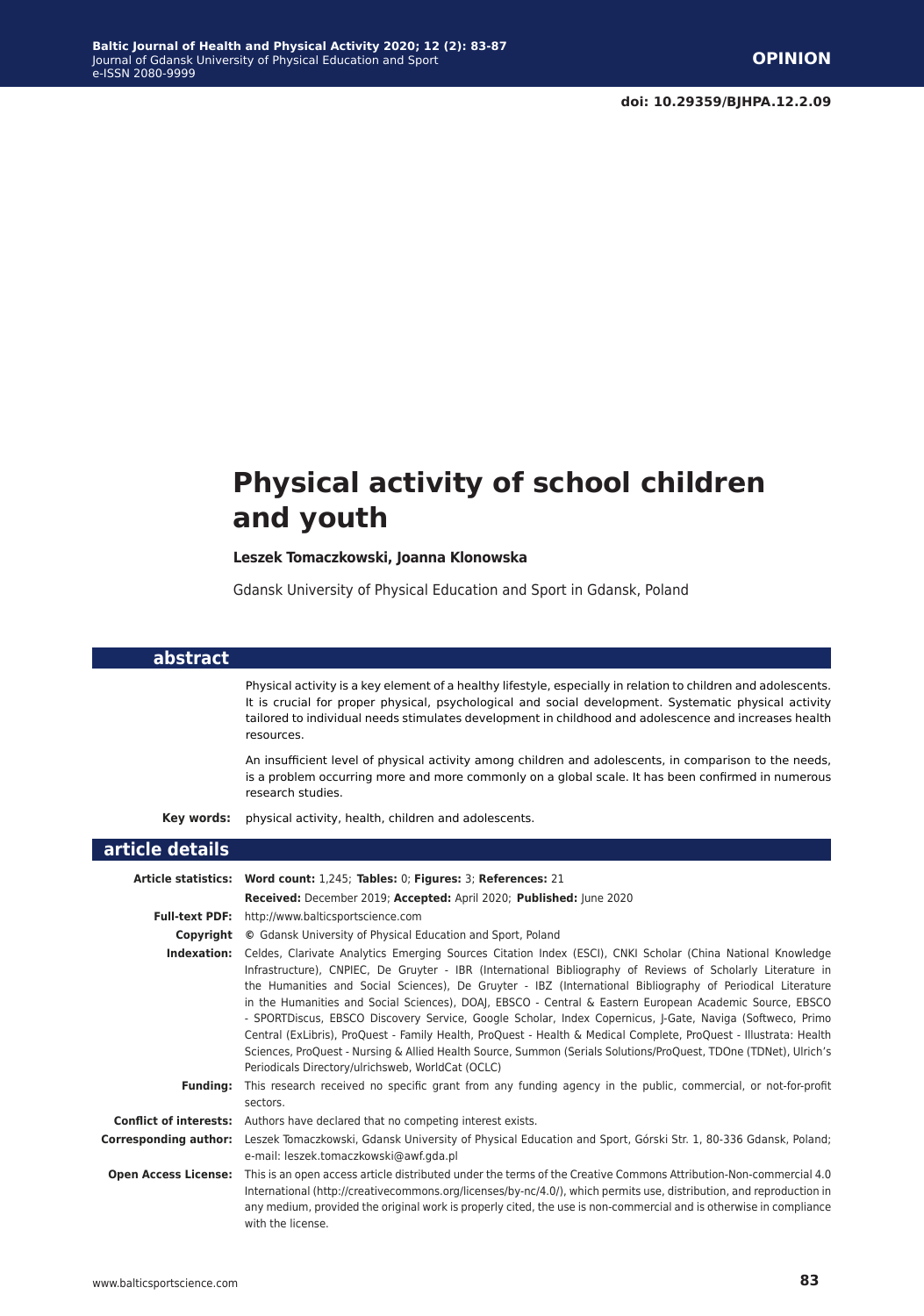## **introduction**

Kasperczyk [1] states that movement is the most important factor after nutrition that affects our health. "In the improvement of the body's regulatory autosystems, it is undeniably the top priority". Physical activity models the morphological and functional state of the body the most favorably and it shapes mental features. According to the definition by Caspersen et al. [2, p. 126], "physical activity is any body movement triggered by muscles that causes energy expenditure". Physical activity suitably adapted to age and physical fitness is the best way to maintain health, well-being and longevity [3]. There are three important reasons for practicing systematic, rather intense and appropriately long-lasting physical activity by children and adolescents. Firstly, physical activity creates an opportunity for optimal physical and mental development and social. It is also fundamental to the development of the body's health resources. Secondly, through physical activity, we shape a healthy lifestyle for children and adolescents that they can bring into adult life. Thirdly, regular physical activity reduces the risk of diseases in both childhood and adult life [4].

## **physical activity in children and youth**

The World Health Organization recommends that children and adolescents aged 5–17 participate in physical activity on a daily basis, for a total of at least 60 minutes during the day, at least moderate intensity activity, with a higher dose of physical activity providing additional health benefits. Most of the daily physical activity should be in the nature of aerobic effort. Additionally, high intensity exercises should be included, and 3 times a week – exercises strengthening the locomotor apparatus and affecting flexibility [5]. In addition, attention was paid to the time spent in front of the computer and TV, which on school days should not exceed two hours. The World Health Organization also calls for increased public and school involvement in providing sports facilities after lessons, at weekends, during summer and winter holidays, so that children and young people could freely use them. Low physical activity is one of the basic factors causing many metabolic diseases, among others: obesity, cardiovascular diseases, type 2 diabetes, many cancers, as well as osteoporosis [6]. It is especially important to instill an active lifestyle in childhood and early youth, when habits related to health-promoting behaviors are established.

Meanwhile, the rapid development of civilization negatively affects young people's physical activity. Insufficient level of physical activity is the cause of adverse changes in the body, including obesity [7]. It should be emphasized that almost 17% of Polish children and adolescents are overweight or obese [8]. Looking at the leisure time behavior of children aged 9–12, the severity of sedentary behavior is observed [9, 10]. According to Woynarowska and Mazur [11], school physical education is the only source of physical activity for about 60% of school-age children and adolescents. Studies on European youth have shown that boys are more physically active than girls [12]. Similar results were obtained by Tudor-Locke et al. [13], who showed that girls are less active in their free time and take fewer steps than their colleagues. Analogous differentiation has been confirmed by Groffik's studies [14]. A low level of physical activity is a basic public health problem in developed countries. Studies have shown that in the US more than half of the teen population participates in moderate physical activity less than three times a week [15], while the number of hours spent by teenagers in front of the screen is on average five hours a day. A sedentary lifestyle predominates in the behavior of young people in developed countries, especially in American youth, where this phenomenon was observed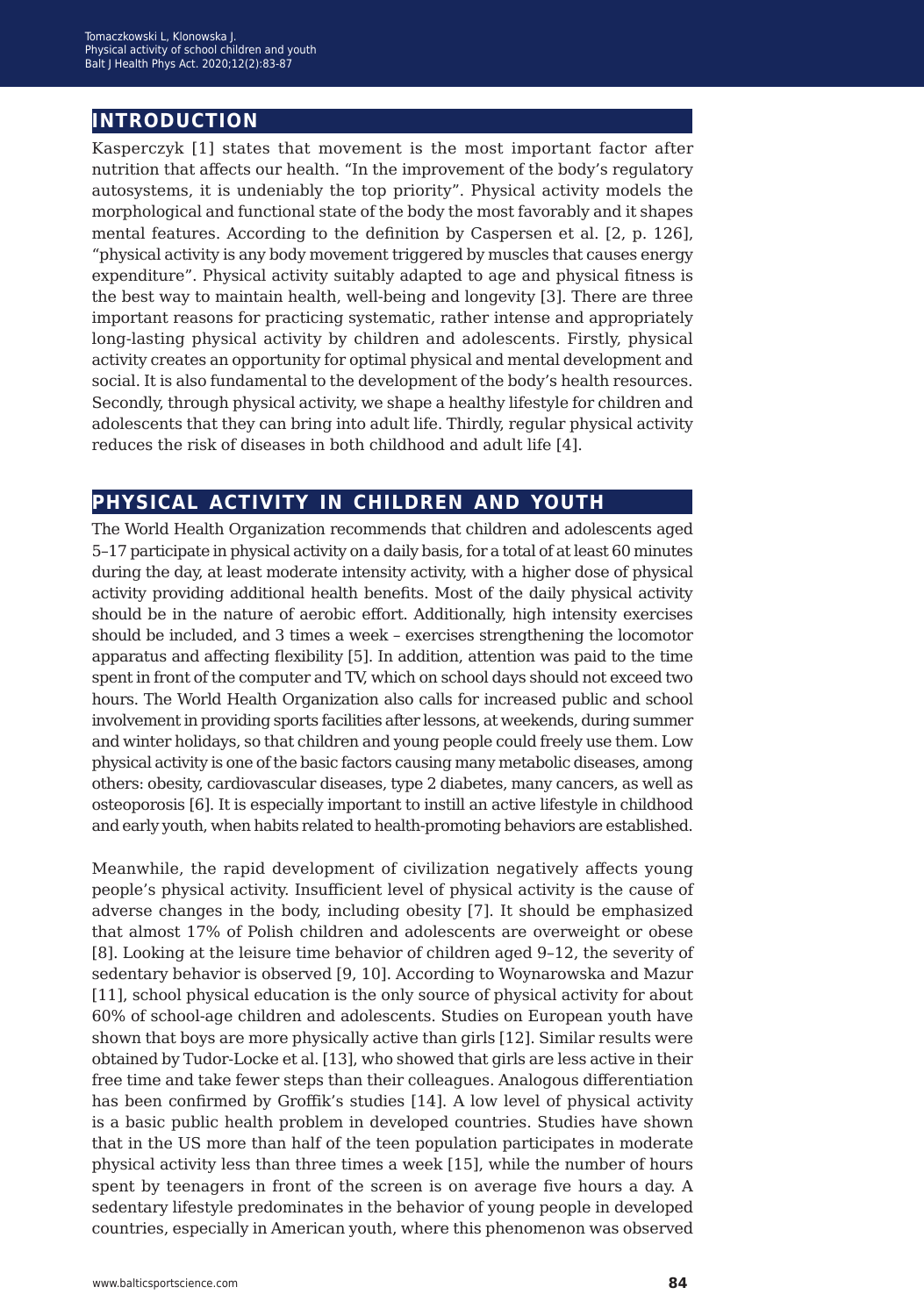the earliest [16]. HBSC (Health Behavior in School-Aged Children) research has been carried out cyclically every four years since 1982. It relates to health and development, including pro-health behavior, risky behavior and the social context of health. Currently, 49 countries or regions from Europe and North America are members of the research network. Poland has been a member since 1989, which has allowed this research to be carried out eight times here.

Comparing the data from two rounds of HBSC research, i.e. from 2014 and 2018, the authors of the report concluded that the percentage of young people meeting the recommendations of the World Health Organization (WHO) in the field of moderate physical activity fell by 7 percentage points – from 24.2% to 17.2% [17]. As part of the Active Healthy Kids Global Alliance project, the latest summary of the state of knowledge about physical activity of children and adolescents in Poland has been published and in almost 50 other countries around the world [18]. The authors of the report pointed out that Poland performs averagely when it comes to the conditions of physical activity of children and youth. The school-related indicator in Poland looks positive compared to other indicators, which results from a relatively large number of physical education lessons, their obligatory nature, good attendance, a significant proportion of staff who are qualified to conduct physical education classes. However, the fact that the indicators characterizing the behavior itself are very bad is worrying. According to the authors of the WHO report on physical activity of adolescents, published at the end of November 2019 in "The Lancet Child & Adolescent Health" [19], in all analyzed regions of the world, girls were found to be less physically active than boys. The authors of the report also note the significant difference – 7.1% in insufficient physical activity between the sexes. The authors did not observe significant dependencies in the results of surveys conducted in countries belonging to groups divided by national income. The region of the world where the problem of insufficient physical activity is the most common is rich countries in the Asia-Pacific region – Singapore and South Korea. The ratio for boys there is 89%, for girls as much as 95.6%.

Poland is no exception to the disproportion of girls' vs. boys' physical activity. In 2016, the difference was 10.5% in favor of boys and widened by 1.4%, compared to 2001. 84.2% of girls were insufficiently physically active in 2016. This is almost the same result compared to 2001. An improvement was recorded with the indicator for boys. In 2001, 75.2% of boys did not undertake sufficient physical activity, in 2016 – 3.7%.



Fig. 1. Boys aged 11–17 attending school and not undertaking sufficient physical activity in 2016 [19]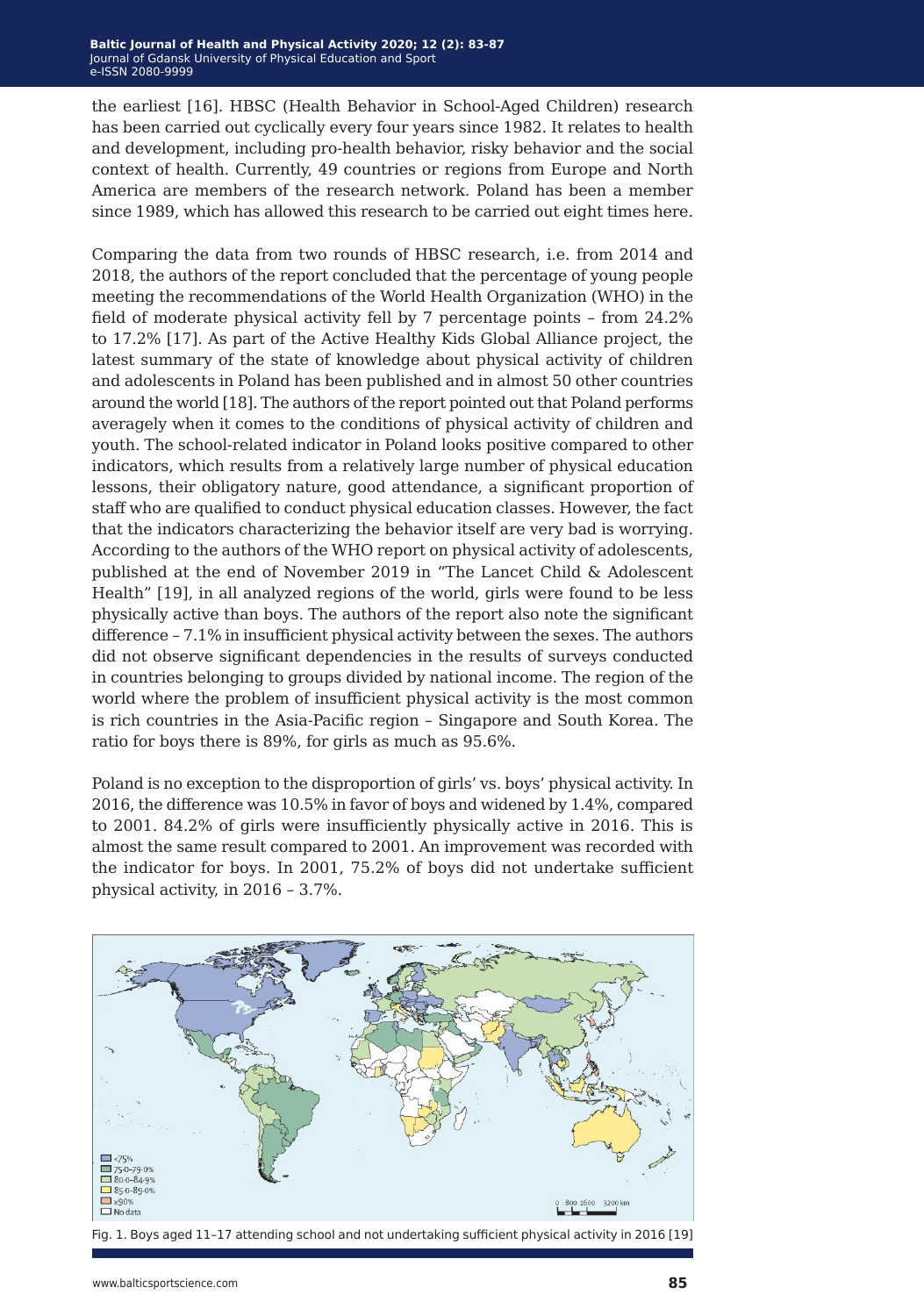







In 2018, the World Health Organization [20] inaugurated More Active People for a Healthier World). Its goal is to reduce by 15% the indicators of insufficient physical activity of youth and adults up to the year 2030. The authors of the report emphasize that if the currently observed trends continue, the global goal of 15% reduction of insufficient physical activity will not be achieved by 2030. They also expressed a need to take immediate action to promote physical culture among young people. "Investments and leadership at all levels aimed at fixing many problems and inequalities, [...] as well as the involvement of young people themselves is necessary to strengthen the possibilities of physical activity" – they stated in the report [21].

#### **conclusions**

Physical activity and sport should be promoted among young people, and they should be encouraged to exercise daily, by influencing the school and home environment of students. Implementation of programs promoting physical activity and a healthy lifestyle brings positive results in this respect.